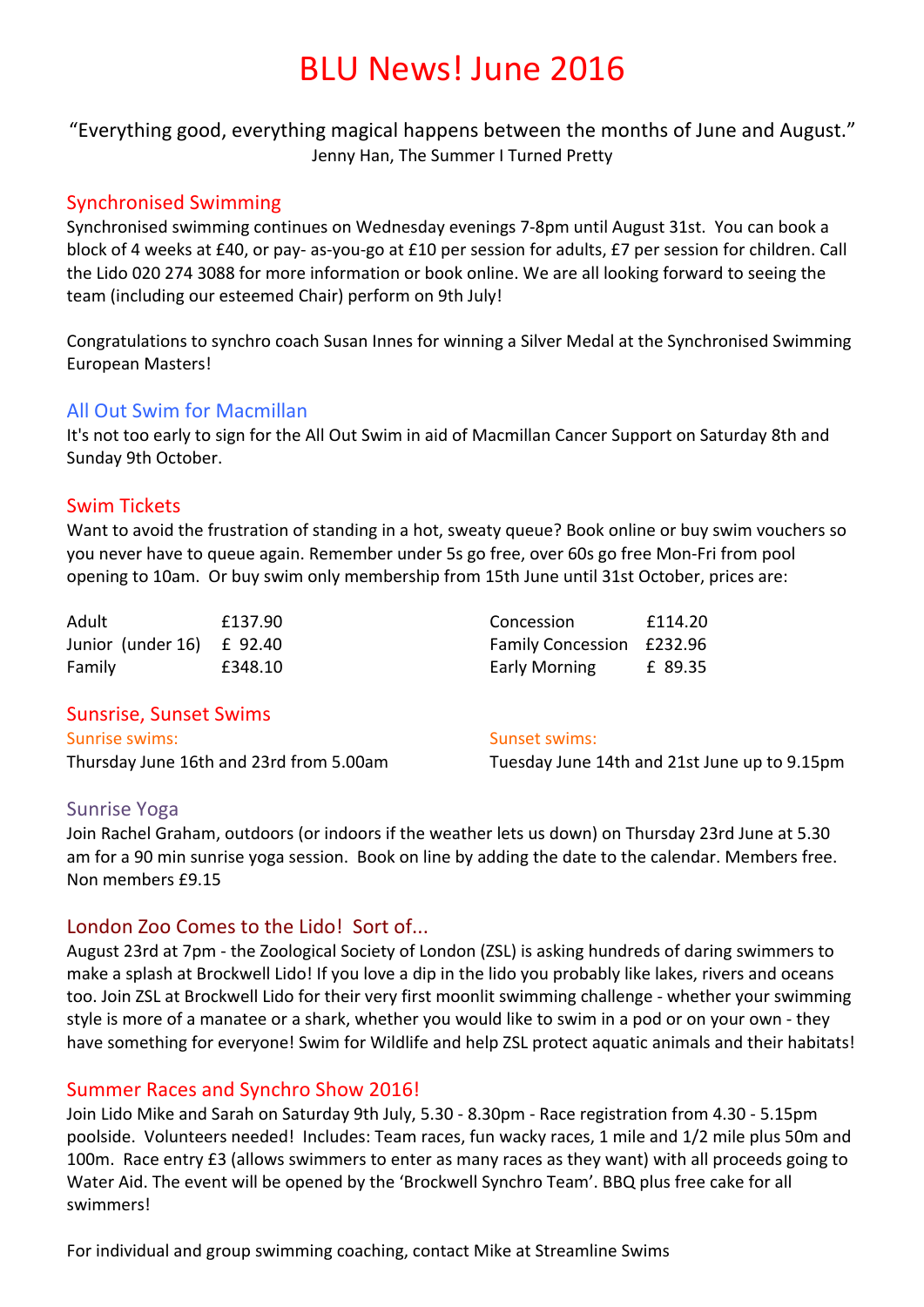#### Fusion

Brockwell Lido Fusion is offering members 2 weeks free membership when you refer a friend who signs up for a Fusion Lifestyle membership before the end of July. For more information contact Brockwell Lido Fusion.

### The Lido Cafe

In-house evening meals have re started with new menus. No more visiting Pop-Ups until next winter. The Beach Hut has been spruced up and will be open for swimmers on busy days. In the meantime, swimmers are welcome into The Lido Café from poolside. Please cover up, wear footwear and don't be deterred by a rope across the access point. It is to keep café customers away from pool, not swimmers away from the café!

#### Lido Cafe Closures

The Lido Café will be closed all day for a wedding on the 31st July.

The cafe will also be closed for the following evenings:4th June, 9th June, 1st July, 6th July, 8th July, 16th July.

## Float Fit!

Float Fit classes have been a FANTASTIC success and more are planned...

#### Sauna!

The poolside sauna has been so popular, it's been featured in the Evening Standard!

#### Pool Talk

You'll be pleased to know that the pool will now be open all day, every day for swimming and water play at all times unless the weather is bad.

Lido manager Luke Fenton has agreed to have two lane-free sessions every week to enable families to play in the pool - 1 hour Sunday morning and 1 hour Friday after school. Check the calendar of events for details.

#### Flora and Fauna

Volunteers have created a gorgeous wildflower garden around the back of the Lido. Take a look at the poppies at the main, Herne Hill entrance to the park. Gorgeous. Thanks to all the volunteers for planting!

## Friends of Brockwell Park Car Boot Sale!

The Friends of Brockwell Park car boot sale is on the second Sunday of each month during the summer in the Lido car park. The next one will be on Sunday 10th July.

## New Staff

BLU welcomes two new staff members to the Lido, a full-time fitness instructor, Jimmy Foltyn and a fulltime customer relations advisor, Edison Chango, who has come to the Lido through Fusion's new working relationship with the Prince's Trust.

## Sunstroke

For runners, sun worshippers, swimmers who keep their heads out of the water...and just because they are lovely and come in an array of delicious colours - Brockwell Lido baseball caps are available @£9 -